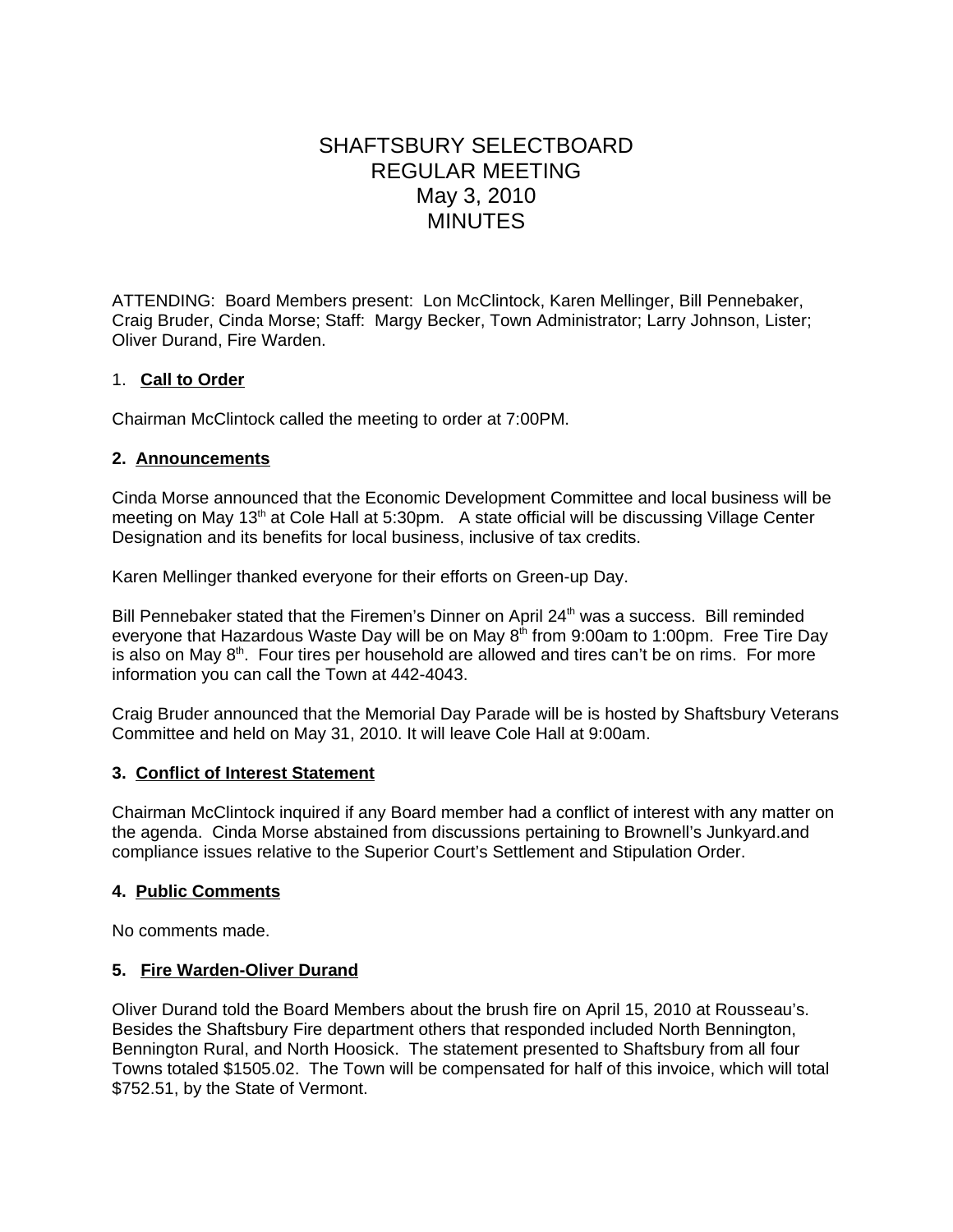## **6. Web Site Development**

Bill Pennebaker stated the new web page is a work in progress. The present web page will stay as is until the new page is up and running.

## **7. Grader Bids**

Margy Becker informed Board Members that John Deere's proposed interest rate has gone down to 2.95%. The Board compared rates with Chittenden Bank and John Deere. The Board discussed semiannual vs. annual financing plans. The down payment of \$62,500 will be drawn from the grader reserve fund.

**Karen Mellinger made the motion to accept the 5 year financing plan with John Deere. After subsequent discussion, Karen Mellinger withdrew the motion.**

The Board discussed the payment plans further.

**Karen Mellinger made the motion to accept the 5 year annual payment plan with John Deere, with the down payment of \$62,500 to be made on July 15, 2010 and the first of 5 installments of \$38,201.19 due July 15, 2011. Bill Pennebaker seconded. Motion carried 4-0.** This financing plan is for the 672G John Deere Grader with manual controls and fullmachine warranty, for a total sale price of \$237,500. The total amount financed will be \$175,000.

### **8. VTrans Bridge Inspection Reports**

The VT Agency of Transportation's bridge inspections revealed that bridge #25 on Harrington Road did not need maintenance, bridge # 16 on Granger Hollow Road needs new guard rails, and bridge #19 on Shaftsbury Hollow Road needs gravel removal.

### **Cinda Morse made the motion to accept the Bridge Inspection Report. Bill Pennebaker seconded. Motion carried unanimously.**

### **9. Brownell's Salvage yard**

Lon McClintock stated that the complaint against Brownell's Salvage Yard from neighbors needs further action. The Town needs to define how much authority they have in regulating the complaints against Brownell's. The Vermont Agency of Natural Resources has concerns with contaminants. Additional testing is needed along with more clean-up.

Karen Mellinger requested a copy of the Miller Report that the State referenced in the letter to Brownell's Salvage Yard.

Chair McClintock will contact the Zoning Officer to have him monitor Brownell's to see if they are in compliance with the Stipulation. If Brownell's is found to be in compliance, the matter will be closed. If they are not in compliance, the Board will determine whether it is a minor or serious infraction. The State will be asked to do a follow-up.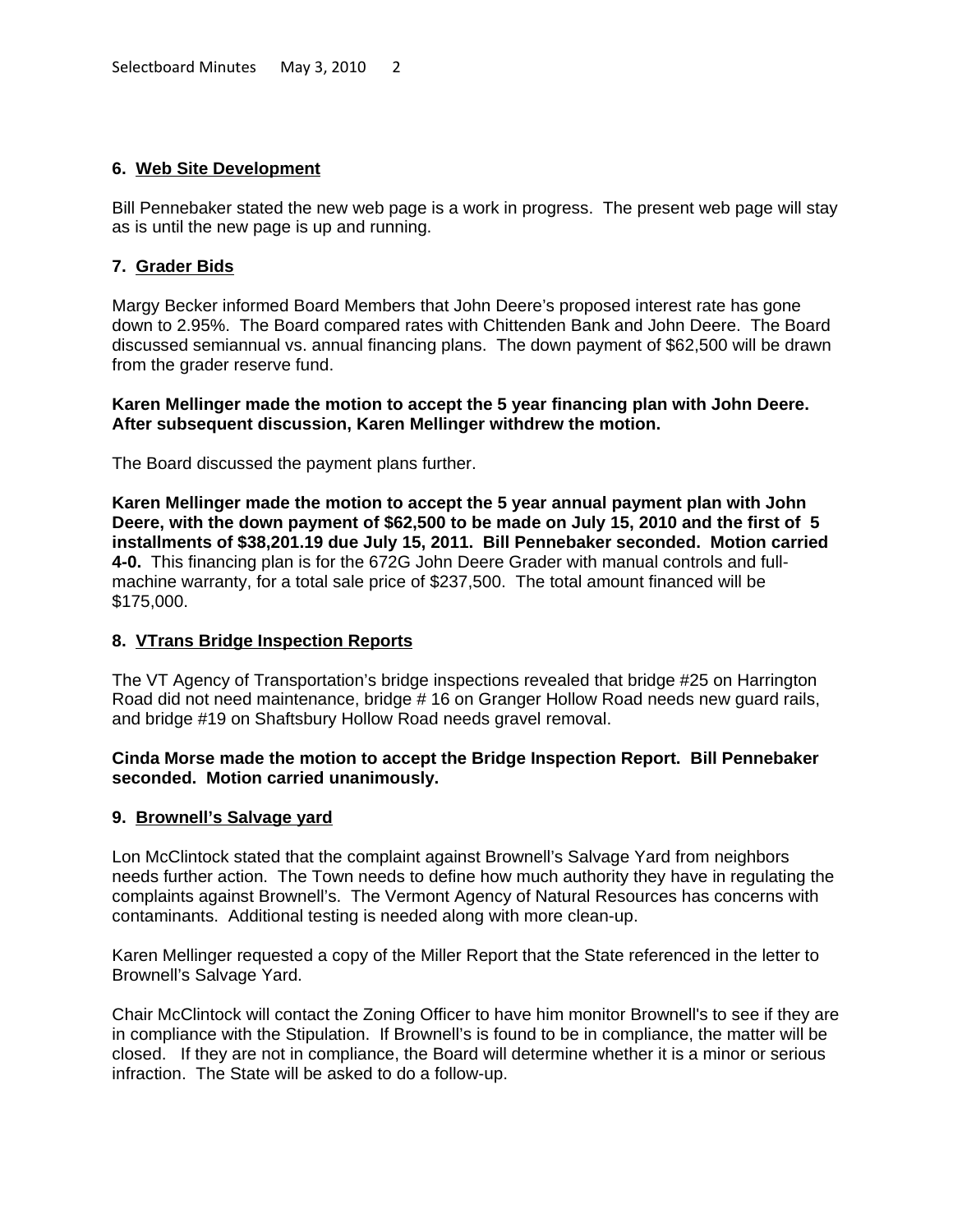## **10. Facilities Planning**

Lon McClintock reported facilities planning is coming together with the focus on the Town Garage. There is a debate as to whether the Town should acquire the adjoining Village property. The next focus will be on Cole Hall.

## **11. Personnel Policies**

Cinda Morse suggested that a three member sub-committee be formed with herself, Craig Bruder, and Margy Becker. They will set up meetings and present the Board Members with the policy recommendations.

The sub-committee will examine VLCT benefits to help determine the policies for vacation and sick time, and for family and parental leave.

### **12. Town Administrator Reports**

Margy Becker stated that the employee evaluations are moving along. Road Crew evaluations will be on June's agendas. She has hired Joan Vargo as the new bookkeeper.

Lon McClintock asked that the performance evaluation forms for the Town Administrator's evaluation be made available to the Board, in addition to the list of the Department Heads who will conduct an evaluation. Margy Becker will provide the Board with this information.

Cinda Morse will present new ideas for evaluation forms to the Board.

Margy Becker stated that a plan needs to be in place for back-up when the Animal Control Officer is on vacation. Margy informed the Board that there is not an ordinance in place for the pick-up of animal waste by their owners.

Lon McClintock asked Bill Pennebaker if he could write an ordinance that is enforceable for the cleanup of animal waste. Bill agreed to follow up on this.

### **13. Tentative Agenda- May 17, 2010**

Recreational Committee, Emergency Management Committee, Block Grant up date, Personnel Policy, Road Report, Cemetery Superintendent, Report from Henri Billow.

### **14. Approval of Warrants**

FINAL PAYMENT TO MACDONALD-SECOR FOR SIDEWALK CONSTRUCTION IN THE AMOUNT OF \$7,500;

### **Cinda Morse made the motion to approve Chair McClintock's signature. Karen Mellinger seconded. Motion carried.**

RETIREMENT WARRANT #W41R IN THE AMOUNT OF \$123.29.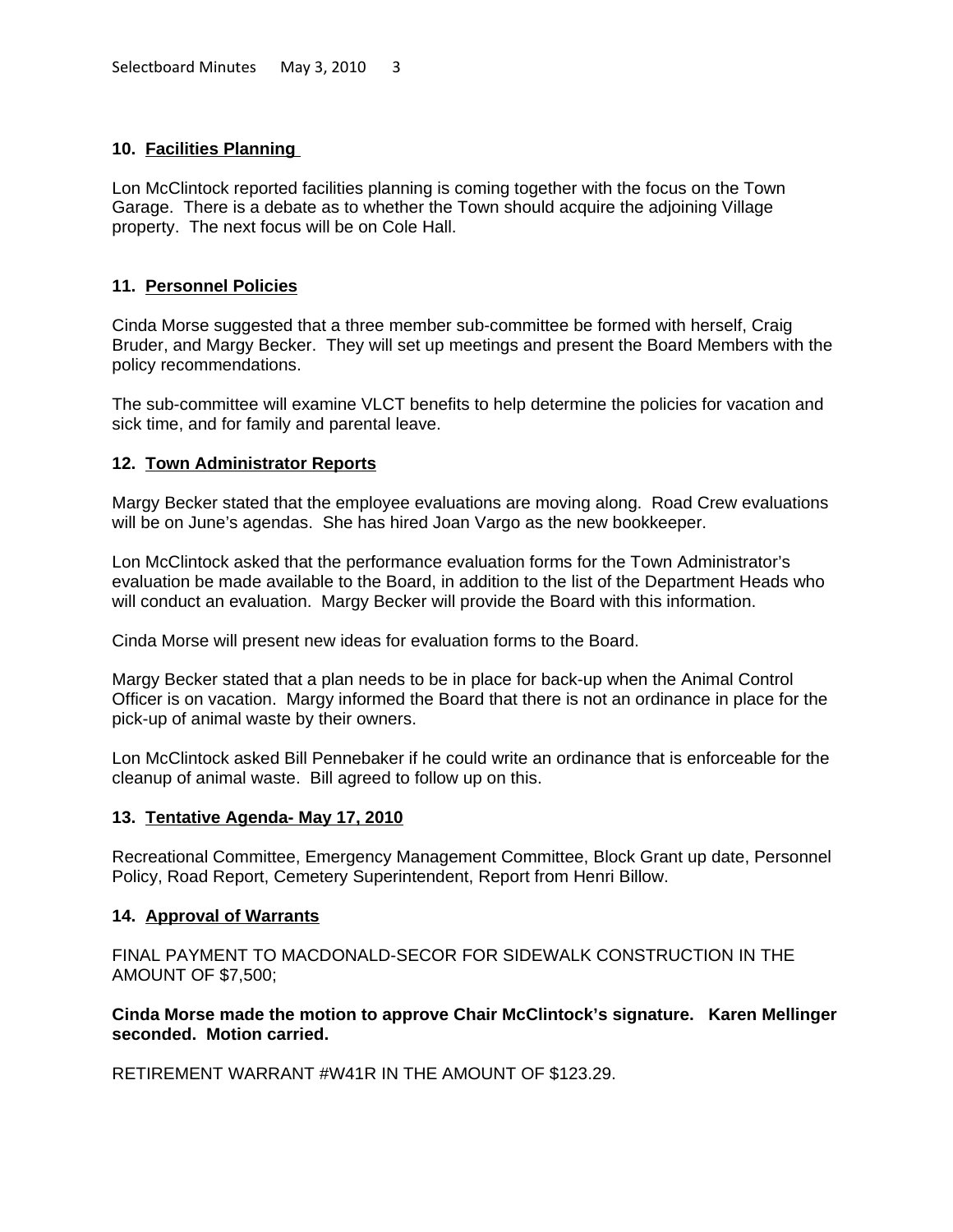**Karen Mellinger made the motion to approve retirement warrant #W41R. Cinda Morse seconded. The motion carried unanimously.**

PAYROLL WARRANT PR#44 IN THE AMOUNT OF \$8495.68.

**Craig Bruder made the motion to approve payroll warrant PR#44. Karen Mellinger seconded. The motion carried unanimously.**

PAYROLL WARRANT PR43 (REVISED) IN THE AMOUNT OF \$622.97. **Karen Mellinger made the motion to approve warrant PR43-Revised. Bill Pennebaker seconded. The motion carried unanimously.**

PAYROLL WARRANT PR43 IN THE AMOUNT OF \$5210.91.

**Karen Mellinger made the motion to approve warrant PR43. Bill Pennebaker seconded. The motion carried unanimously.**

CHECK WARRANT #W40 IN THE AMOUNT OF \$14, 833.93.

**Karen Mellinger made the motion to approve check warrant #W40. Cinda Morse seconded. The motion carried unanimously.**

CHECK WARRANT #W41 IN THE AMOUNT OF \$31,764.91.

**Cinda Morse made the motion to approve check warrant #W41. Bill Pennebaker seconded. The motion carried unanimously.**

### **15. Approval of Minutes**

.

**Karen Mellinger made the motion to approve the minutes for April 5, 2010. Cinda Morse seconded.** Bill Pennebaker stated that in section 7 there is a duplication of Paul Maitland's appointment which needs to be removed. In Section 13 second sentence, delete "decrease in rates" and insert "decrease in residents". In third paragraph delete "with the State of Vermont" and add "State Representative". Item 14,  $4<sup>th</sup>$  paragraph change "Daniels" to "Woolmington".

**The motion carried.**

**Karen Mellinger made the motion to approve the minutes for April 19, 2010. Cinda Morse seconded. Motion carried.**

**Karen Mellinger made the motion to approve the minutes for April 26, 2010 with one modification to p. 2 paragraph 3, add "manual controls" in discussion on the grader. Cinda Morse seconded. The motion carried.**

#### **16. Adjournment**

 **Craig Bruder made the motion to adjourn at 9:20pm. Cinda seconded. Motion carried.**

Submitted by,